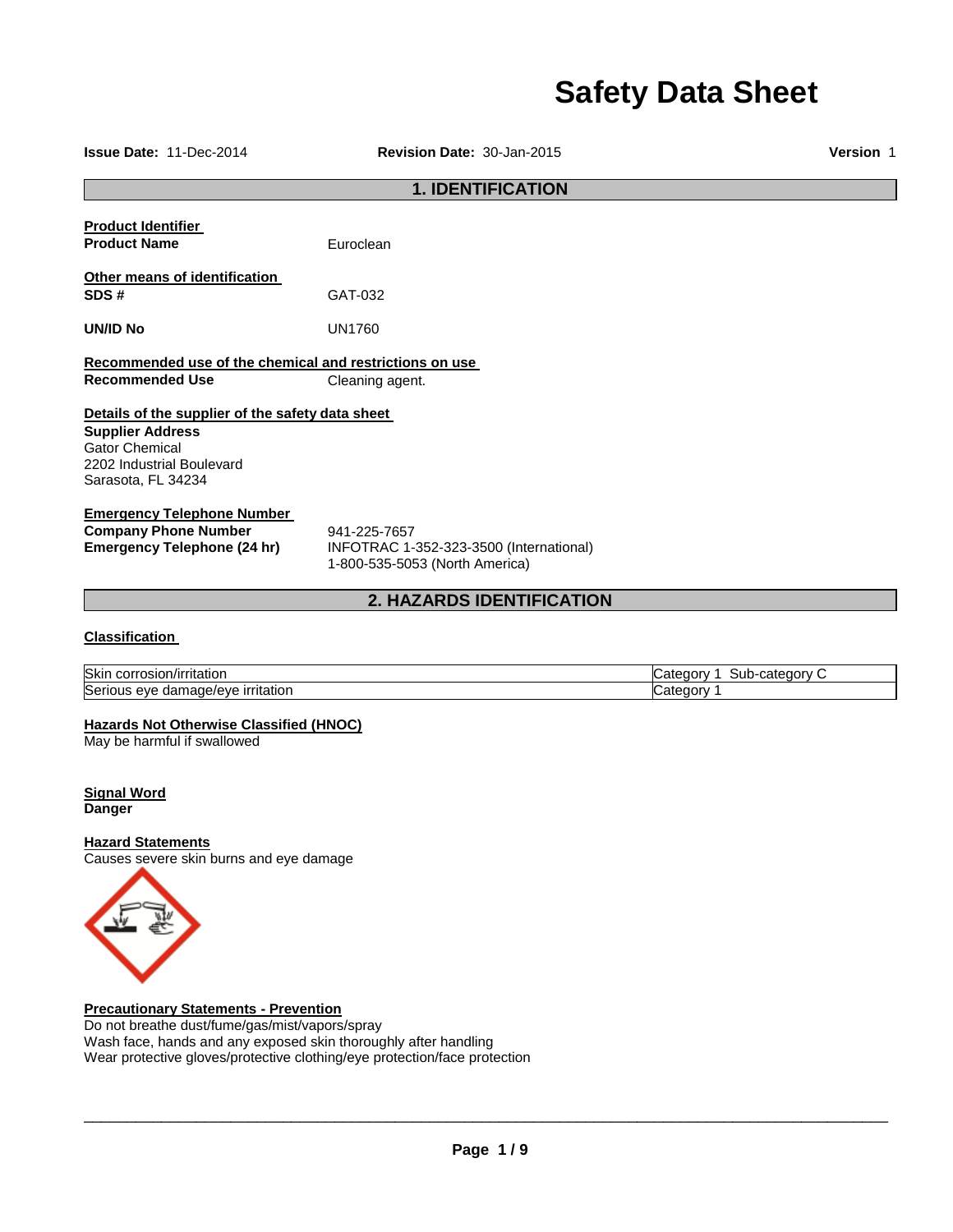## **Precautionary Statements - Response**

Immediately call a poison center or doctor/physician

IF IN EYES: Rinse cautiously with water for several minutes. Remove contact lenses, if present and easy to do. Continue rinsing Immediately call a poison center or doctor/physician

\_\_\_\_\_\_\_\_\_\_\_\_\_\_\_\_\_\_\_\_\_\_\_\_\_\_\_\_\_\_\_\_\_\_\_\_\_\_\_\_\_\_\_\_\_\_\_\_\_\_\_\_\_\_\_\_\_\_\_\_\_\_\_\_\_\_\_\_\_\_\_\_\_\_\_\_\_\_\_\_\_\_\_\_\_\_\_\_\_\_\_\_

IF ON SKIN (or hair): Remove/Take off immediately all contaminated clothing. Rinse skin with water/shower

Wash contaminated clothing before reuse

IF INHALED: Remove victim to fresh air and keep at rest in a position comfortable for breathing

Immediately call a poison center or doctor/physician

IF SWALLOWED: Rinse mouth. Do NOT induce vomiting

#### **Precautionary Statements - Storage**

Store locked up

#### **Precautionary Statements - Disposal**

Dispose of contents/container to an approved waste disposal plant

## **3. COMPOSITION/INFORMATION ON INGREDIENTS**

| <b>Chemical Name</b>         | <b>CAS No</b> | Weight-% |
|------------------------------|---------------|----------|
| Tetrapotassium pyrophosphate | 7320-34-5     | $5 - 10$ |
| Caustic Potash (KOH) Lig 45% | 1310-58-3     | $5 - 10$ |
| Sodium metasilicate          | 6834-92-0     | 1-5      |
| Sodium Tripolyphosphate      | 7758-29-4     | <5       |

\*\*If Chemical Name/CAS No is "proprietary" and/or Weight-% is listed as a range, the specific chemical identity and/or percentage of composition has been withheld as a trade secret.\*\*

## **4. FIRST-AID MEASURES**

| <b>First Aid Measures</b>           |                                                                                                                                                                               |
|-------------------------------------|-------------------------------------------------------------------------------------------------------------------------------------------------------------------------------|
| <b>General Advice</b>               | Provide this SDS to medical personnel for treatment.                                                                                                                          |
| <b>Eye Contact</b>                  | Rinse cautiously with water for several minutes. Remove contact lenses, if present and<br>easy to do. Continue rinsing. Immediately call a poison center or doctor/physician. |
| <b>Skin Contact</b>                 | Remove/Take off immediately all contaminated clothing. Rinse skin with water/shower.<br>Wash contaminated clothing before reuse.                                              |
| <b>Inhalation</b>                   | Remove victim to fresh air and keep at rest in a position comfortable for breathing.<br>Immediately call a poison center or doctor/physician.                                 |
| Ingestion                           | IF SWALLOWED: Rinse mouth. Do NOT induce vomiting.                                                                                                                            |
| Most important symptoms and effects |                                                                                                                                                                               |
| <b>Symptoms</b>                     | Causes severe skin burns and eye damage. May be harmful if swallowed.                                                                                                         |
|                                     | <u>Indication of any immediate medical etterion and enecial treatment needed</u>                                                                                              |

#### **Indication of any immediate medical attention and special treatment needed**

**Notes to Physician Treat symptomatically.**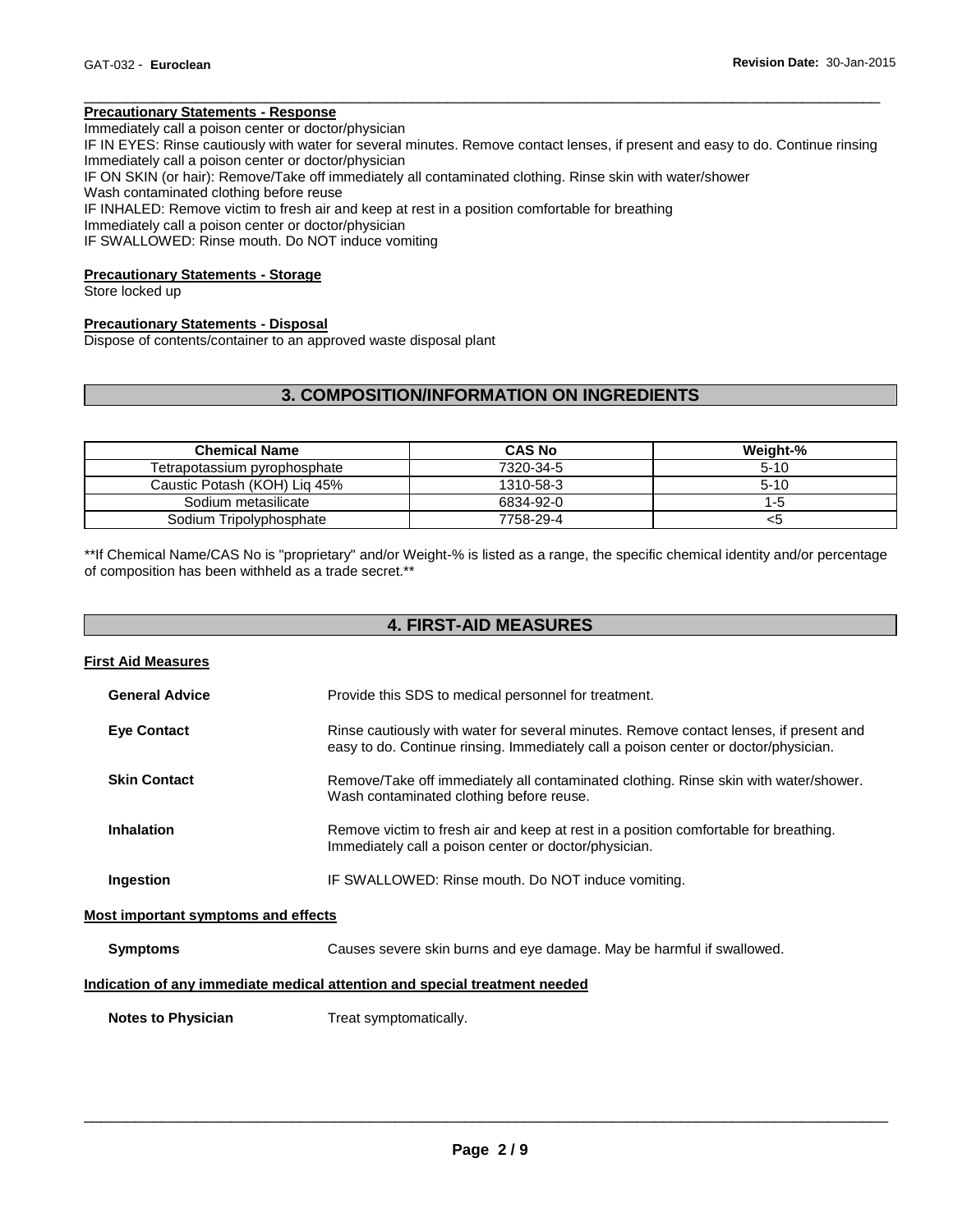## **5. FIRE-FIGHTING MEASURES**

\_\_\_\_\_\_\_\_\_\_\_\_\_\_\_\_\_\_\_\_\_\_\_\_\_\_\_\_\_\_\_\_\_\_\_\_\_\_\_\_\_\_\_\_\_\_\_\_\_\_\_\_\_\_\_\_\_\_\_\_\_\_\_\_\_\_\_\_\_\_\_\_\_\_\_\_\_\_\_\_\_\_\_\_\_\_\_\_\_\_\_\_

#### **Suitable Extinguishing Media**

Use extinguishing measures that are appropriate to local circumstances and the surrounding environment.

**Unsuitable Extinguishing Media** Not determined.

#### **Specific Hazards Arising from the Chemical**

Not determined.

#### **Protective equipment and precautions for firefighters**

As in any fire, wear self-contained breathing apparatus pressure-demand, MSHA/NIOSH (approved or equivalent) and full protective gear.

## **6. ACCIDENTAL RELEASE MEASURES**

## **Personal precautions, protective equipment and emergency procedures**

|                                                      | <b>7. HANDLING AND STORAGE</b>                        |
|------------------------------------------------------|-------------------------------------------------------|
| <b>Methods for Clean-Up</b>                          | Keep in suitable, closed containers for disposal.     |
| <b>Methods for Containment</b>                       | Prevent further leakage or spillage if safe to do so. |
| Methods and material for containment and cleaning up |                                                       |
| <b>Personal Precautions</b>                          | Use personal protective equipment as required.        |
|                                                      |                                                       |

#### **Precautions for safe handling**

**Advice on Safe Handling** Do not breathe dust/fume/gas/mist/vapors/spray. Wash face, hands, and any exposed skin thoroughly after handling. Wear protective gloves/protective clothing and eye/face protection.

#### **Conditions for safe storage, including any incompatibilities**

**Storage Conditions** Keep container tightly closed and store in a cool, dry and well-ventilated place. Store locked up.

**Incompatible Materials None known based on information supplied.**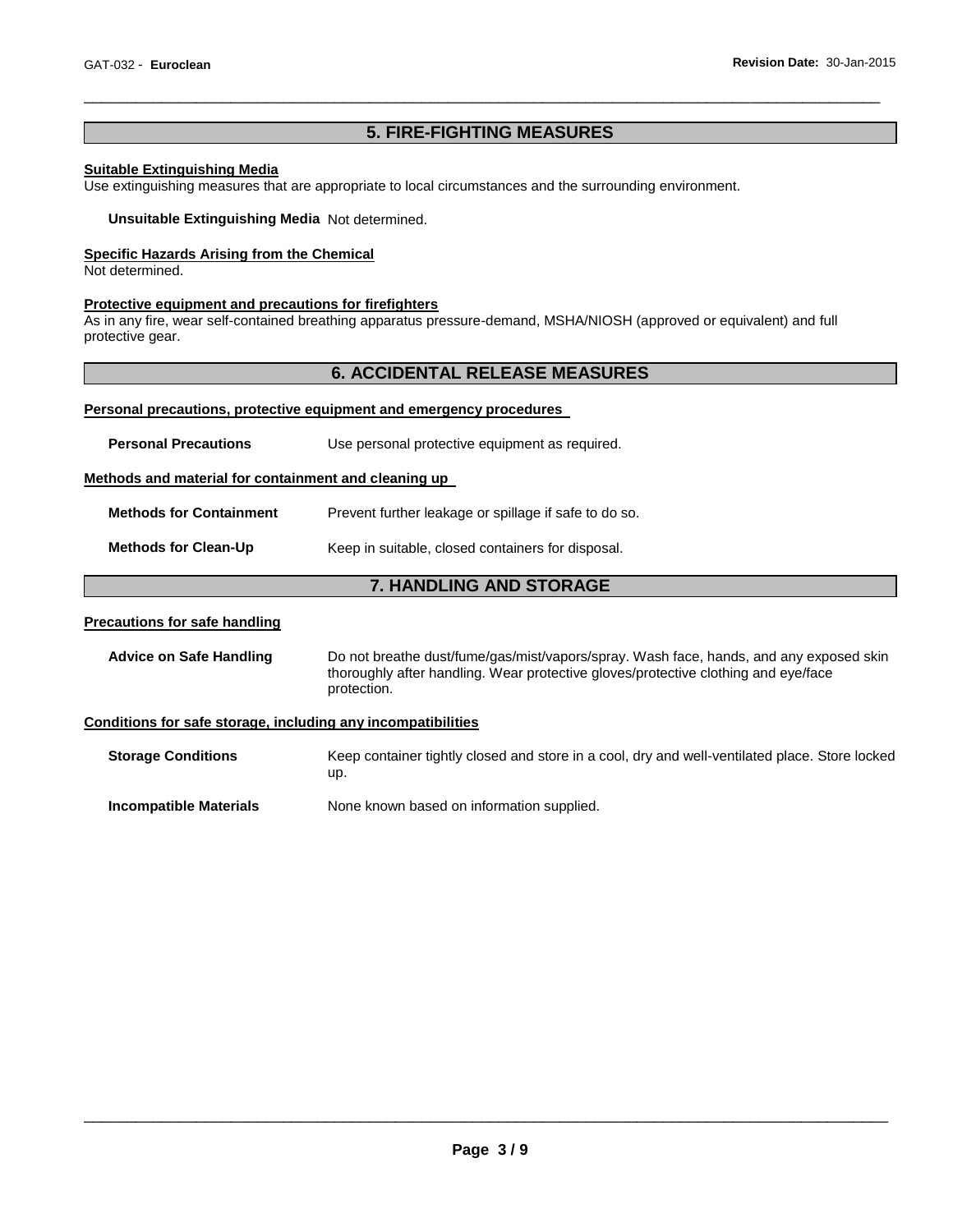# **8. EXPOSURE CONTROLS/PERSONAL PROTECTION**

\_\_\_\_\_\_\_\_\_\_\_\_\_\_\_\_\_\_\_\_\_\_\_\_\_\_\_\_\_\_\_\_\_\_\_\_\_\_\_\_\_\_\_\_\_\_\_\_\_\_\_\_\_\_\_\_\_\_\_\_\_\_\_\_\_\_\_\_\_\_\_\_\_\_\_\_\_\_\_\_\_\_\_\_\_\_\_\_\_\_\_\_

## **Exposure Guidelines**

| <b>Chemical Name</b>                      | <b>ACGIH TLV</b>            | <b>OSHA PEL</b>                       | <b>NIOSH IDLH</b>           |
|-------------------------------------------|-----------------------------|---------------------------------------|-----------------------------|
| Caustic Potash (KOH) Lig 45%<br>1310-58-3 | Ceiling: $2 \text{ mg/m}^3$ | (vacated) Ceiling: $2 \text{ mg/m}^3$ | Ceiling: $2 \text{ mg/m}^3$ |
| Sodium metasilicate<br>6834-92-0          | $2 \text{ mg/m}^3$          | $2 \text{ mg/m}^3$                    |                             |
| Sodium Tripolyphosphate<br>7758-29-4      | 15 mg/m <sup>3</sup>        | 15 mg/m <sup>3</sup>                  |                             |

#### **Appropriate engineering controls**

| <b>Engineering Controls</b> | Showers              |
|-----------------------------|----------------------|
|                             | Eyewash stations     |
|                             | Ventilation systems. |

## **Individual protection measures, such as personal protective equipment**

| <b>Eye/Face Protection</b>      | Avoid contact with eyes.                                   |
|---------------------------------|------------------------------------------------------------|
| <b>Skin and Body Protection</b> | Wear suitable protective clothing.                         |
| <b>Respiratory Protection</b>   | Ensure adequate ventilation, especially in confined areas. |

**General Hygiene Considerations** Handle in accordance with good industrial hygiene and safety practice.

## **9. PHYSICAL AND CHEMICAL PROPERTIES**

## **Information on basic physical and chemical properties**

| <b>Physical State</b>               | Not determined |                       |                |
|-------------------------------------|----------------|-----------------------|----------------|
| Appearance                          | Not determined | Odor                  | Not determined |
| Color                               | Not determined | <b>Odor Threshold</b> | Not determined |
|                                     |                |                       |                |
| <b>Property</b>                     | Values         | Remarks • Method      |                |
| рH                                  | $13 - 14$      |                       |                |
| <b>Melting Point/Freezing Point</b> | Not determined |                       |                |
| <b>Boiling Point/Boiling Range</b>  | Not determined |                       |                |
| <b>Flash Point</b>                  | Not determined |                       |                |
| <b>Evaporation Rate</b>             | Not determined |                       |                |
| <b>Flammability (Solid, Gas)</b>    | Not determined |                       |                |
| <b>Upper Flammability Limits</b>    | Not determined |                       |                |
| <b>Lower Flammability Limit</b>     | Not determined |                       |                |
| <b>Vapor Pressure</b>               | Not determined |                       |                |
| <b>Vapor Density</b>                | Not determined |                       |                |
| <b>Specific Gravity</b>             | Not determined |                       |                |
| <b>Water Solubility</b>             | Not determined |                       |                |
| Solubility in other solvents        | Not determined |                       |                |
| <b>Partition Coefficient</b>        | Not determined |                       |                |
| <b>Auto-ignition Temperature</b>    | Not determined |                       |                |
| <b>Decomposition Temperature</b>    | Not determined |                       |                |
| <b>Kinematic Viscosity</b>          | Not determined |                       |                |
| <b>Dynamic Viscosity</b>            | Not determined |                       |                |
| <b>Explosive Properties</b>         | Not determined |                       |                |
|                                     |                |                       |                |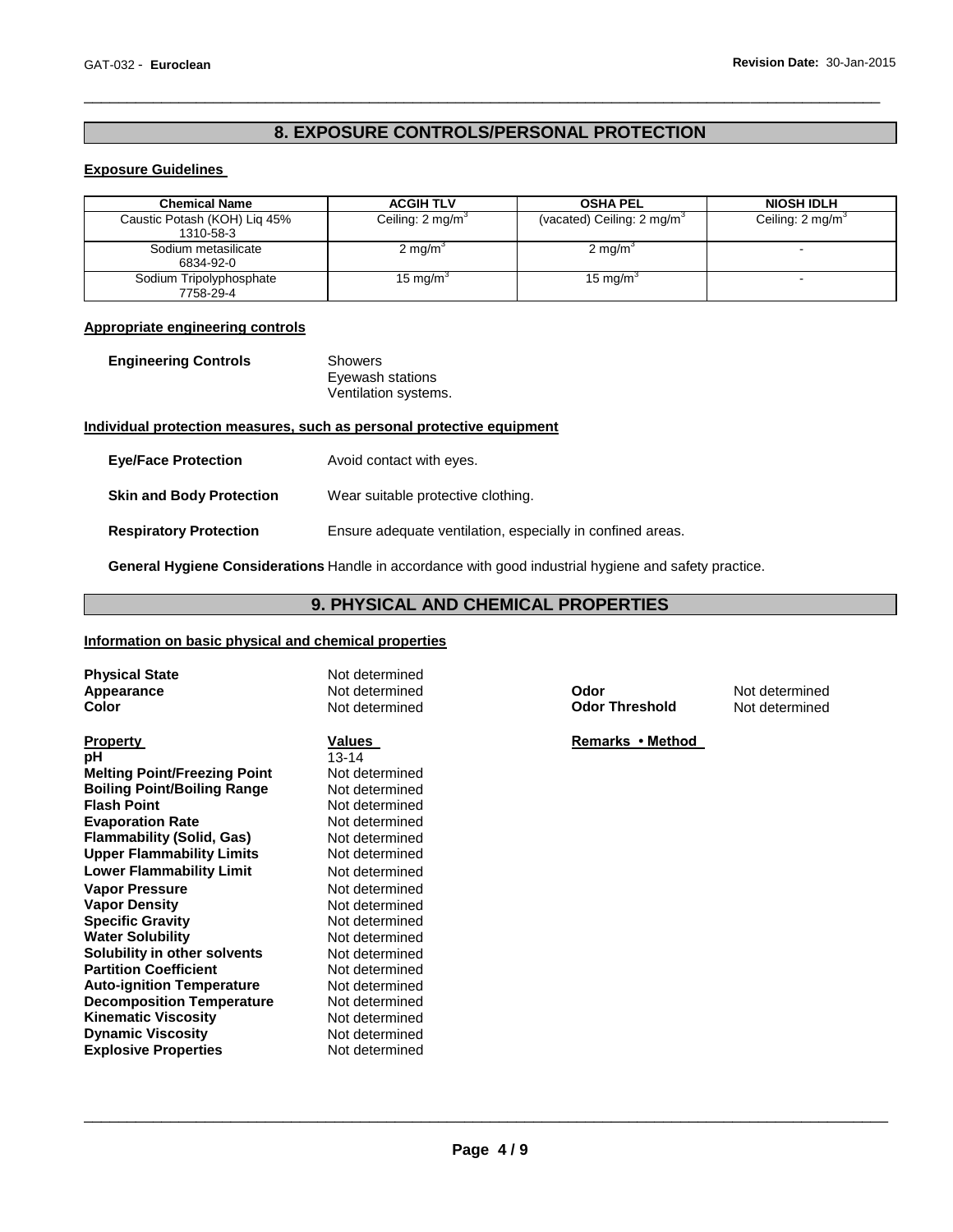## **Oxidizing Properties** Not determined

# **10. STABILITY AND REACTIVITY**

\_\_\_\_\_\_\_\_\_\_\_\_\_\_\_\_\_\_\_\_\_\_\_\_\_\_\_\_\_\_\_\_\_\_\_\_\_\_\_\_\_\_\_\_\_\_\_\_\_\_\_\_\_\_\_\_\_\_\_\_\_\_\_\_\_\_\_\_\_\_\_\_\_\_\_\_\_\_\_\_\_\_\_\_\_\_\_\_\_\_\_\_

#### **Reactivity**

Not reactive under normal conditions.

#### **Chemical Stability**

Stable under recommended storage conditions.

### **Possibility of Hazardous Reactions**

None under normal processing.

## **Conditions to Avoid**

Keep out of reach of children.

#### **Incompatible Materials**

None known based on information supplied.

#### **Hazardous Decomposition Products**

None known based on information supplied.

## **11. TOXICOLOGICAL INFORMATION**

## **Information on likely routes of exposure**

| <b>Product Information</b> |                              |
|----------------------------|------------------------------|
| <b>Eye Contact</b>         | Causes severe eye damage.    |
| <b>Skin Contact</b>        | Causes severe skin burns.    |
| <b>Inhalation</b>          | Do not inhale.               |
| Ingestion                  | May be harmful if swallowed. |

#### **Component Information**

| <b>Chemical Name</b>             | Oral LD50            | <b>Dermal LD50</b>      | <b>Inhalation LC50</b> |
|----------------------------------|----------------------|-------------------------|------------------------|
| Tetrapotassium pyrophosphate     |                      | $>$ 4640 mg/kg (Rabbit) |                        |
| 7320-34-5                        |                      |                         |                        |
| Caustic Potash (KOH) Lig 45%     | $= 214$ mg/kg (Rat)  |                         |                        |
| 1310-58-3                        |                      |                         |                        |
| Sodium metasilicate              | $= 600$ mg/kg (Rat)  |                         |                        |
| 6834-92-0                        |                      |                         |                        |
| Sodium Tripolyphosphate          | $=$ 3100 mg/kg (Rat) | $> 7940$ mg/kg (Rabbit) | -                      |
| 7758-29-4                        |                      |                         |                        |
| tetrasodium (1-                  | $= 990$ mg/kg (Rat)  |                         | -                      |
| hydroxyethylidene)bisphosphonate |                      |                         |                        |
| 3794-83-0                        |                      |                         |                        |

#### **Information on physical, chemical and toxicological effects**

**Symptoms** Please see section 4 of this SDS for symptoms.

## **Delayed and immediate effects as well as chronic effects from short and long-term exposure**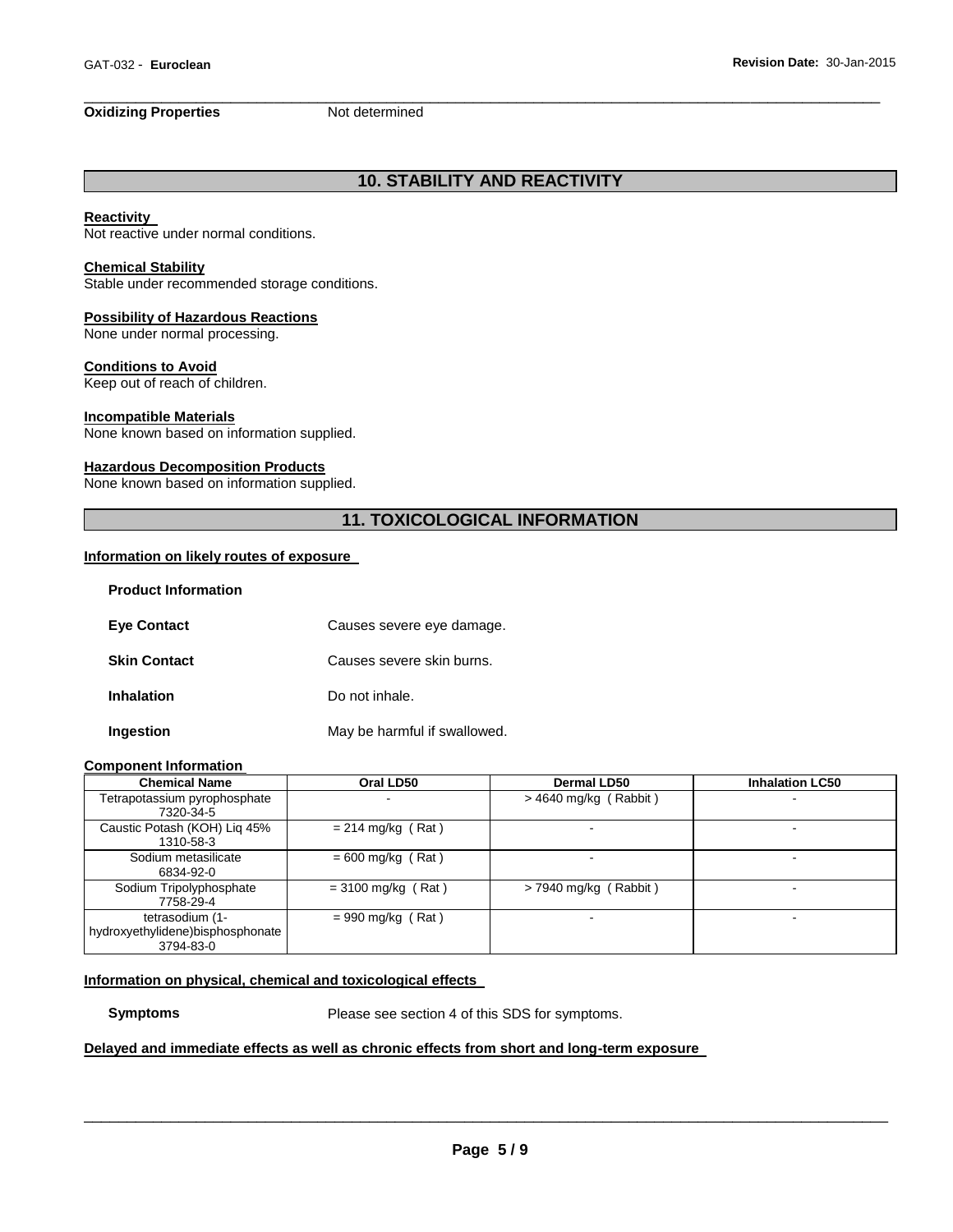# \_\_\_\_\_\_\_\_\_\_\_\_\_\_\_\_\_\_\_\_\_\_\_\_\_\_\_\_\_\_\_\_\_\_\_\_\_\_\_\_\_\_\_\_\_\_\_\_\_\_\_\_\_\_\_\_\_\_\_\_\_\_\_\_\_\_\_\_\_\_\_\_\_\_\_\_\_\_\_\_\_\_\_\_\_\_\_\_\_\_\_\_

**Carcinogenicity** Based on the information provided, this product does not contain any carcinogens or potential carcinogens as listed by OSHA, IARC or NTP.

#### **Numerical measures of toxicity**

Not determined

## **12. ECOLOGICAL INFORMATION**

## **Ecotoxicity**

The product is not classified as environmentally hazardous. However, this does not exclude the possibility that large or frequent spills can have a harmful or damaging effect on the environment.

#### **Component Information**

| <b>Chemical Name</b>                         | Algae/aquatic plants | <b>Fish</b>                                                                                      | <b>Toxicity to</b><br>microorganisms | Crustacea                            |
|----------------------------------------------|----------------------|--------------------------------------------------------------------------------------------------|--------------------------------------|--------------------------------------|
| Tetrapotassium<br>pyrophosphate<br>7320-34-5 |                      | 100: 96 h Oncorhynchus<br>mykiss mg/L LC50                                                       |                                      | 100: 48 h water flea mg/L<br>EC50    |
| Caustic Potash (KOH) Liq<br>45%<br>1310-58-3 |                      | 80: 96 h Gambusia affinis<br>mg/L LC50 static                                                    |                                      |                                      |
| Sodium metasilicate<br>6834-92-0             |                      | 210: 96 h Brachydanio rerio<br>mg/L LC50 semi-static 210:<br>96 h Brachydanio rerio mg/L<br>LC50 |                                      | 216: 96 h Daphnia magna<br>mg/L EC50 |
| Sodium Tripolyphosphate<br>7758-29-4         |                      | 1650: 48 h Leuciscus idus<br>mg/L LC50                                                           |                                      |                                      |

## **Persistence/Degradability**

Not determined.

#### **Bioaccumulation**

Not determined.

#### **Mobility**

| <b>Chemical Name</b>         | <b>Partition Coefficient</b> |
|------------------------------|------------------------------|
| Caustic Potash (KOH) Lig 45% | 0.83                         |
| 1310-58-3                    |                              |

## **Other Adverse Effects**

Not determined

## **13. DISPOSAL CONSIDERATIONS**

## **Waste Treatment Methods**

| <b>Disposal of Wastes</b>     | Disposal should be in accordance with applicable regional, national and local laws and<br>regulations. |
|-------------------------------|--------------------------------------------------------------------------------------------------------|
| <b>Contaminated Packaging</b> | Disposal should be in accordance with applicable regional, national and local laws and<br>regulations. |

**California Hazardous Waste Status** This product contains one or more substances that are listed with the State of California as a hazardous waste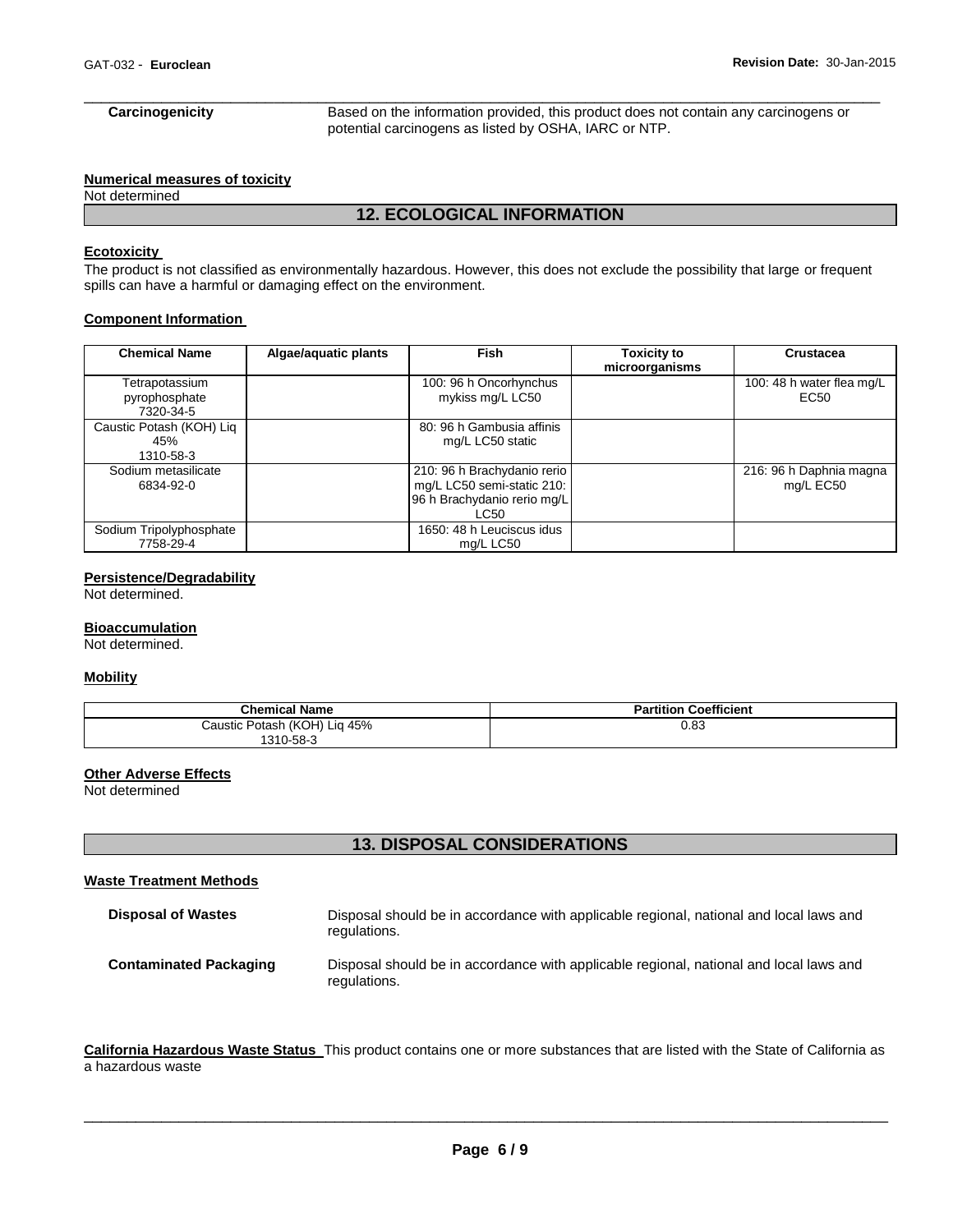| <b>Chemical Name</b>         | California Hazardous Waste Status |
|------------------------------|-----------------------------------|
| Caustic Potash (KOH) Liq 45% | Toxic                             |
| 1310-58-3                    | Corrosive                         |

## **14. TRANSPORT INFORMATION**

| <b>Note</b>                                                                                                  | Please see current shipping paper for most up to date shipping information, including<br>exemptions and special circumstances. |
|--------------------------------------------------------------------------------------------------------------|--------------------------------------------------------------------------------------------------------------------------------|
| <b>DOT</b><br><b>UN/ID No</b><br><b>Proper Shipping Name</b><br><b>Hazard Class</b><br><b>Packing Group</b>  | UN1760<br>Corrosive liquid, n.o.s. (caustic potash, sodium metasilicate)<br>8<br>Ш                                             |
| <b>IATA</b><br><b>UN/ID No</b><br><b>Proper Shipping Name</b><br><b>Hazard Class</b><br><b>Packing Group</b> | UN1760<br>Corrosive liquid, n.o.s. (caustic potash, sodium metasilicate)<br>8<br>Ш                                             |
| <b>IMDG</b><br><b>UN/ID No</b><br><b>Proper Shipping Name</b><br><b>Hazard Class</b><br><b>Packing Group</b> | UN1760<br>Corrosive liquid, n.o.s. (caustic potash, sodium metasilicate)<br>8<br>Ш                                             |

## **15. REGULATORY INFORMATION**

## **International Inventories**

| <b>Chemical Name</b>     | <b>TSCA</b> | <b>DSL</b> | <b>NDSL</b> | <b>EINECS</b> | <b>ELINCS</b> | <b>ENCS</b> | <b>IECSC</b> | <b>KECL</b> | <b>PICCS</b> | <b>AICS</b> |
|--------------------------|-------------|------------|-------------|---------------|---------------|-------------|--------------|-------------|--------------|-------------|
| Tetrapotassium           | Present     |            |             | Present       |               | Present     | х            | Present     |              |             |
| pyrophosphate            |             |            |             |               |               |             |              |             |              |             |
| Caustic Potash (KOH) Liq | Present     |            |             | Present       |               | Present     |              | Present     |              |             |
| 45%                      |             |            |             |               |               |             |              |             |              |             |
| Sodium metasilicate      | Present     |            |             | Present       |               | Present     |              | Present     |              |             |
| Sodium Tripolyphosphate  | Present     |            |             | Present       |               | Present     |              | Present     |              |             |

#### **Legend:**

*TSCA - United States Toxic Substances Control Act Section 8(b) Inventory* 

*DSL/NDSL - Canadian Domestic Substances List/Non-Domestic Substances List* 

*EINECS/ELINCS - European Inventory of Existing Chemical Substances/European List of Notified Chemical Substances* 

*ENCS - Japan Existing and New Chemical Substances* 

*IECSC - China Inventory of Existing Chemical Substances* 

*KECL - Korean Existing and Evaluated Chemical Substances* 

*PICCS - Philippines Inventory of Chemicals and Chemical Substances* 

*AICS - Australian Inventory of Chemical Substances*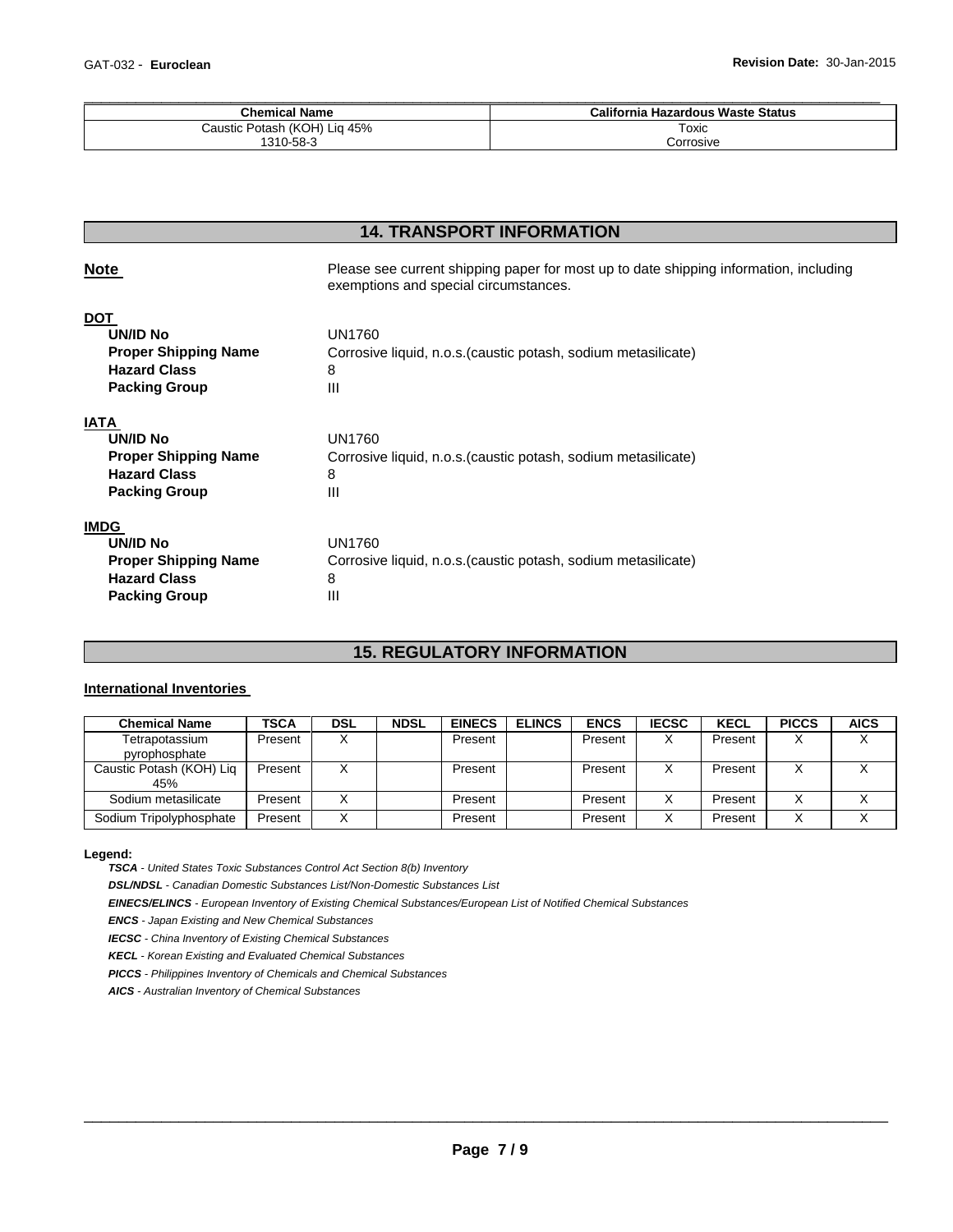## **US Federal Regulations**

## **CERCLA**

This material, as supplied, contains one or more substances regulated as a hazardous substance under the Comprehensive Environmental Response Compensation and Liability Act (CERCLA) (40 CFR 302)

\_\_\_\_\_\_\_\_\_\_\_\_\_\_\_\_\_\_\_\_\_\_\_\_\_\_\_\_\_\_\_\_\_\_\_\_\_\_\_\_\_\_\_\_\_\_\_\_\_\_\_\_\_\_\_\_\_\_\_\_\_\_\_\_\_\_\_\_\_\_\_\_\_\_\_\_\_\_\_\_\_\_\_\_\_\_\_\_\_\_\_\_

| <b>Chemical Name</b>            | <b>Hazardous Substances RQs</b> | <b>CERCLA/SARA RQ</b> | <b>Reportable Quantity (RQ)</b> |
|---------------------------------|---------------------------------|-----------------------|---------------------------------|
| Potash (KOH) Lig 45%<br>Caustic | $1000$ lb                       |                       | 1000 lb final $RQ$<br>RQ.       |
| 1310-58-3                       |                                 |                       | RQ 454 kg final RQ              |

## **SARA 313**

Section 313 of Title III of the Superfund Amendments and Reauthorization Act of 1986 (SARA). This product does not contain any chemicals which are subject to the reporting requirements of the Act and Title 40 of the Code of Federal Regulations, Part 372

## **CWA (Clean Water Act)**

| <b>Chemical Name</b>         | <b>CWA - Reportable</b><br>Quantities | <b>CWA - Toxic Pollutants CWA - Priority Pollutants</b> | <b>CWA - Hazardous</b><br><b>Substances</b> |
|------------------------------|---------------------------------------|---------------------------------------------------------|---------------------------------------------|
| Caustic Potash (KOH) Lig 45% | 1000 lb                               |                                                         |                                             |

#### **US State Regulations**

#### **California Proposition 65**

This product does not contain any Proposition 65 chemicals.

## **U.S. State Right-to-Know Regulations**

| <b>Chemical Name</b>                      | <b>New Jersey</b> | <b>Massachusetts</b> | Pennsylvania |
|-------------------------------------------|-------------------|----------------------|--------------|
| Caustic Potash (KOH) Lig 45%<br>1310-58-3 |                   |                      |              |
| Sodium Tripolyphosphate<br>7758-29-4      |                   |                      |              |